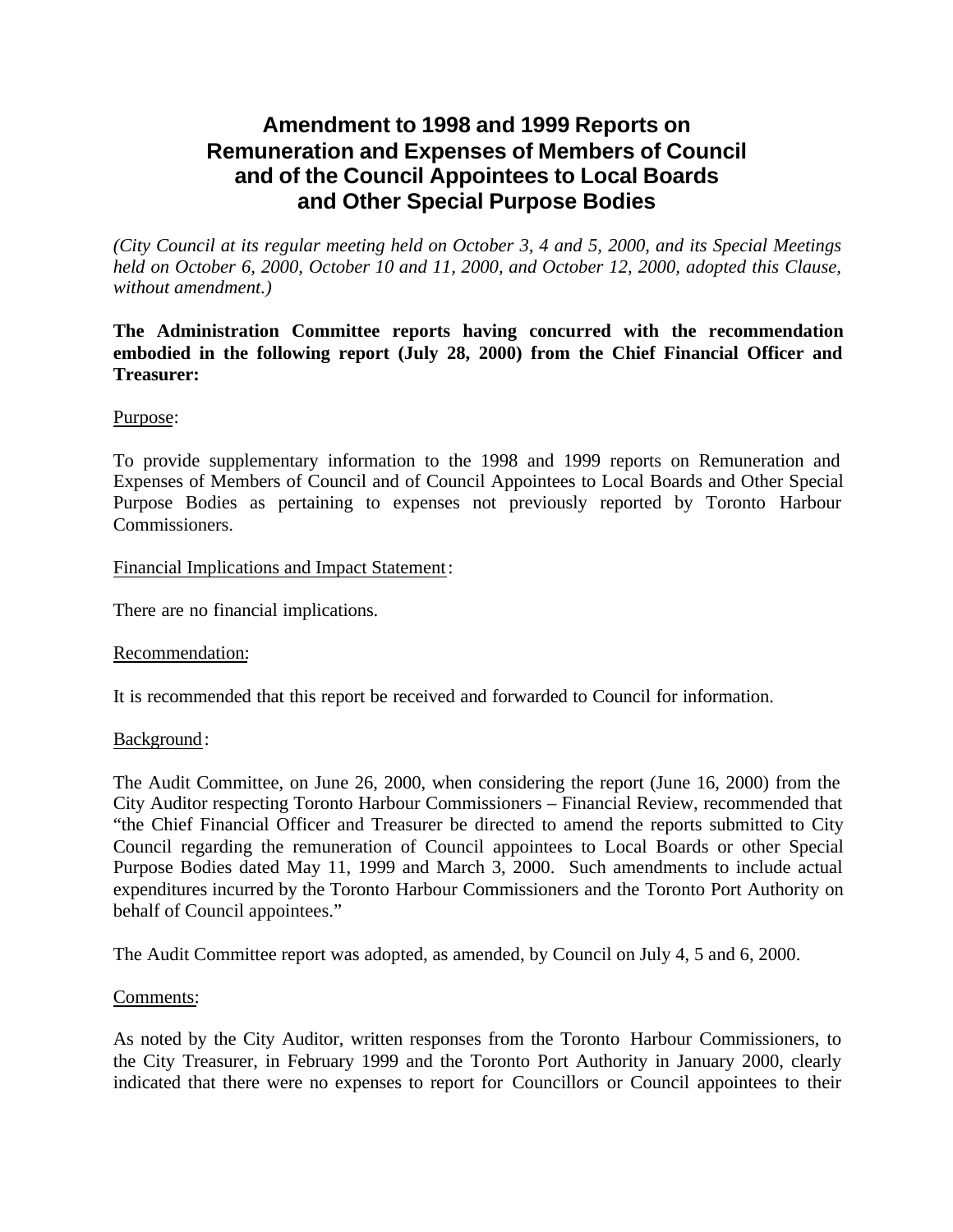Board for both 1998 and 1999. However, as confirmed by the Audit review, certain expenditures, pertaining to Councillors were incurred as follows:

Year Ended December 31, 1998

| Councillor Jakobek<br>Councillor Kelly                              | \$25,264 | \$2,159         |
|---------------------------------------------------------------------|----------|-----------------|
| Less: To be recovered re spousal travel                             | 7,901    | 17,363          |
| Period Ended June 8, 1999<br>Councillor Jakobek<br>Councillor Kelly |          | S<br>257<br>146 |

The Audit review provided the following additional information:

- (i) no expenses were located for Councillor Layton, the third Council member appointed to the Commissioners;
- (ii) subsequent to June 8, 1999, City Council members did not sit on the Board of the Toronto Port Authority.

The amendments required to the 1998 and 1999 reports are shown on Appendices 1 and 2 respectively.

#### Conclusion:

That this report be received for information.

Contact:

Alan C. Shultz, Director Accounting Services, Finance Department Telephone: (416) 397-5240; Fax: (416) 397-0834

#### List of Attachments:

- Appendix 1 Summary of Remuneration and Expenses for Specific Members of Council For the Year 1998
- Appendix 2 Summary of Remuneration and Expenses for Specific Members of Council For the Year 1999

\_\_\_\_\_\_\_\_\_